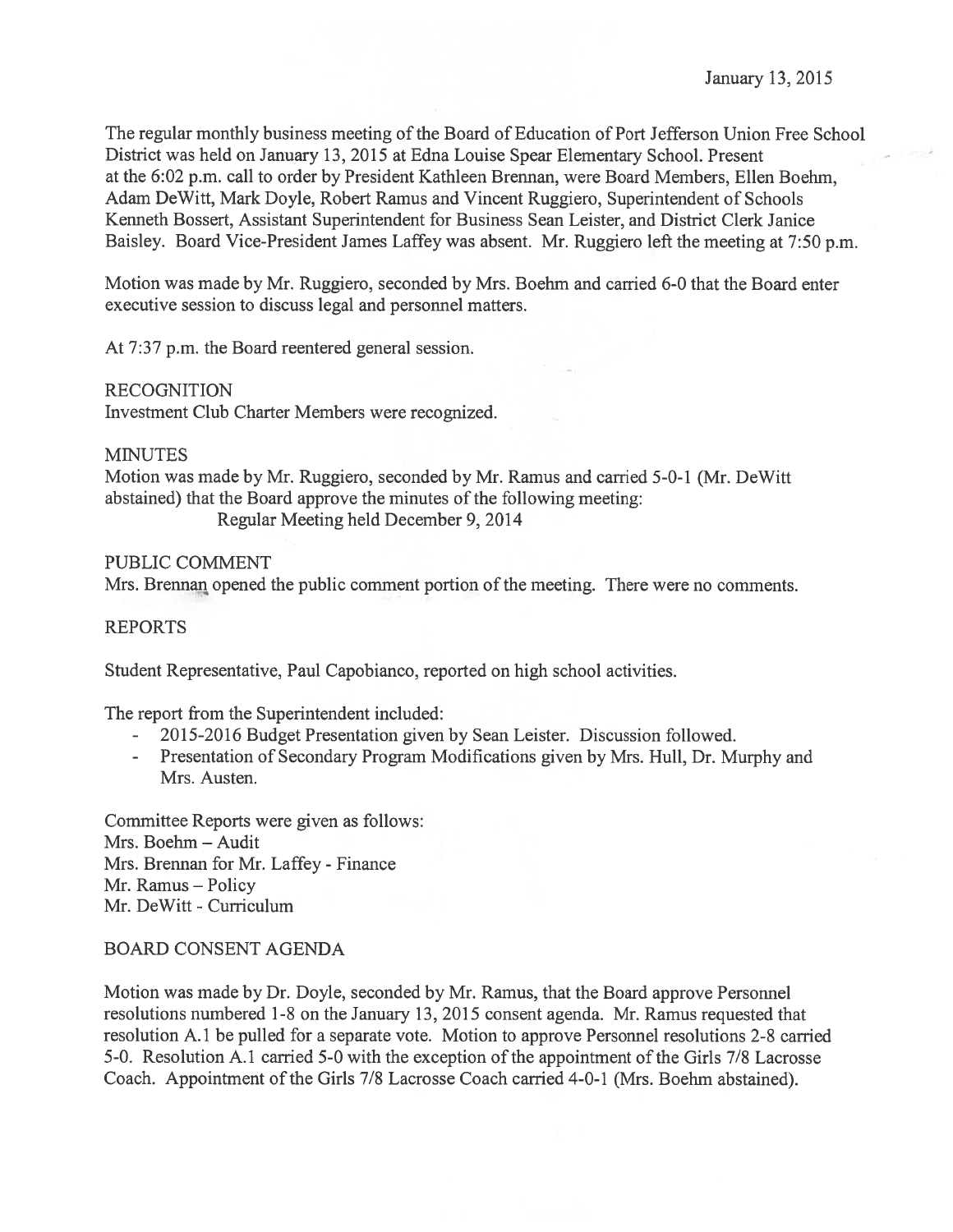Motion was made by Mr. Ramus, seconded by Dr. Doyle, and carried 5-0, that as recommended by the Superintendent of Schools, the Board approve Finance resolutions numbered 1-4 on the January 13, 2015 consent agenda. Mrs. Brennan acknowledged items B.2 and B.3 gran<sup>t</sup> awards.

Motion was made by Mr. Ramus, seconded by Dr. Doyle, and carried 5-0, that as recommended by the Superintendent of Schools, the Board approve Facilities & Operations resolution numbered 1 on the January 13, 2015 consent agenda.

Motion was made by Mr. Ramus, seconded by Mr. DeWitt, and carried 5-0, that as recommended by the Superintendent of Schools, the Board approve Education resolution numbered 1 on the January 13, 2015 consent agenda.

# OLD BUSINESS

Motion was made by Mr. Ramus, seconded by Dr. Doyle and carried 5-0 that the Board accep<sup>t</sup> for <sup>a</sup> second reading and adoption revisions to Board Policy 9520.2, Family Medical Leave Act.

## NEW BUSINESS

2015-2016 Proposed School Calendar — Dr. Bossert explained the calendar being proposed for the 2015-2016 school year and indicated that it would appear on the February business meeting agenda for approval.

Mandated Field Testing — Dr. Bossert explained mandated field testing imposed by the NYSED and shared <sup>a</sup> resolution passed by the Shoreham-Wading River School District opposing the testing. Dr. Bossert asked the Board to consider passing <sup>a</sup> resolution in opposition of mandated field testing. Discussion ensued. Suggestions were made to modify the SWR resolution. Dr. Bossert indicated the resolution would be revised to reflect Board comments and it would be placed the February business meeting agenda for approval.

Special Education Vendor Billing — Mr. Ramus referenced an article that appeared in Newsday regarding the audit of special education vendors; and, inquired how the district insures that services the district is being charged for have been performed. Discussion ensued regarding the safety net for billing and administrative review that will take place.

## PUBLIC COMMENT

Mrs. Brennan opened the second public comment portion of the meeting. There were no comments.

# ADJOURNMENT

At 9:34 p.m., motion was made by Dr. Doyle, seconded by Mrs. Boehm and carried 5-0 to adjourn.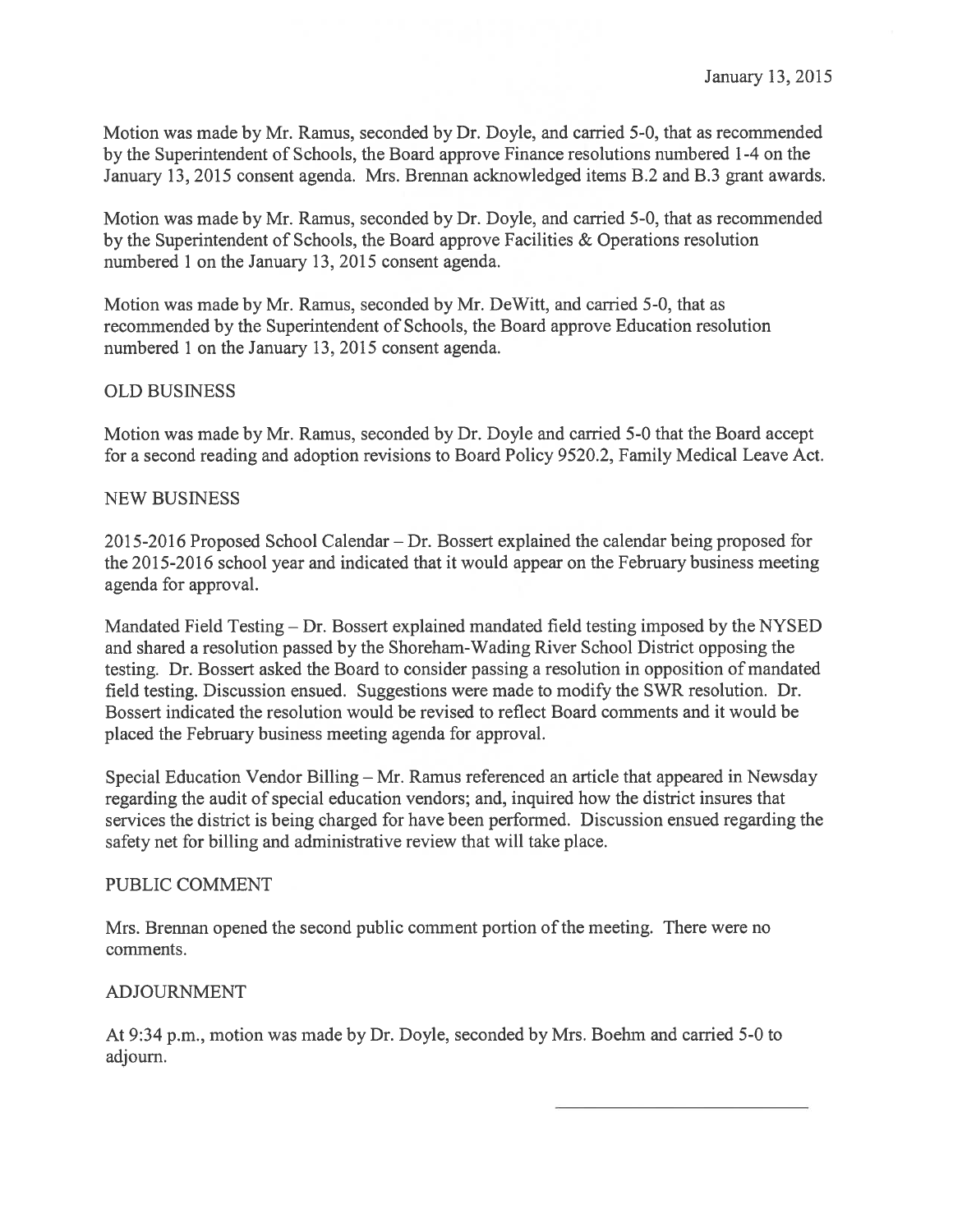# CONSENT AGENDA

### A. Personnel

1. Coaching Appointments

The Board approves the appointment of the following coaches for the 2014-2015 school year in accordance with the negotiated agreemen<sup>t</sup> with the Port Jefferson Teachers Association:

| Baseball JV            | Ian Schneider, pending TCL          |
|------------------------|-------------------------------------|
| Baseball 7/8           |                                     |
|                        | Peter J. Esposito, pending TCL      |
| Lacrosse JV Girls      | <b>Heather Rosen</b>                |
| Lacrosse 7/8 Girls     | Deirdre Filippi, pending CPR and FA |
| Lacrosse 7/8 Boys      | Chris Veit                          |
| Softball JV            | Allyson Wolff                       |
| Softball Varsity       | Deborah Edgar-Brown                 |
| Softball Volunteer     | Megan MacKenzie (unpaid)            |
| Spring Girls Track 7/8 | Joseph Dessi                        |
| Gymnastics 7/8 Girls   | Alycia Sullivan                     |

2. Substitute Appointment

The Board approves the following substitute appointment for the 2014-2015 school year:

Teaching Assistant Zachary Levy

3. Extra Class Assignment

The Board approves the following extra class assignment for the 2014-2015 school year, in accordance with the negotiated agreemen<sup>t</sup> with the Port Jefferson Teachers Association:

Lauren Trelewicz — Psychology, .2 FTE half year

4. Resignation — Teaching Assistant

The Board accepts the resignation of Bryton Saunders as <sup>a</sup> Teaching Assistant, effective January 13, 2015.

5. Resignation — Leave Replacement Teaching Assistant

The Board accepts the resignation of Caitlin Terrell as <sup>a</sup> leave replacement Teaching Assistant, effective January 14, 2015.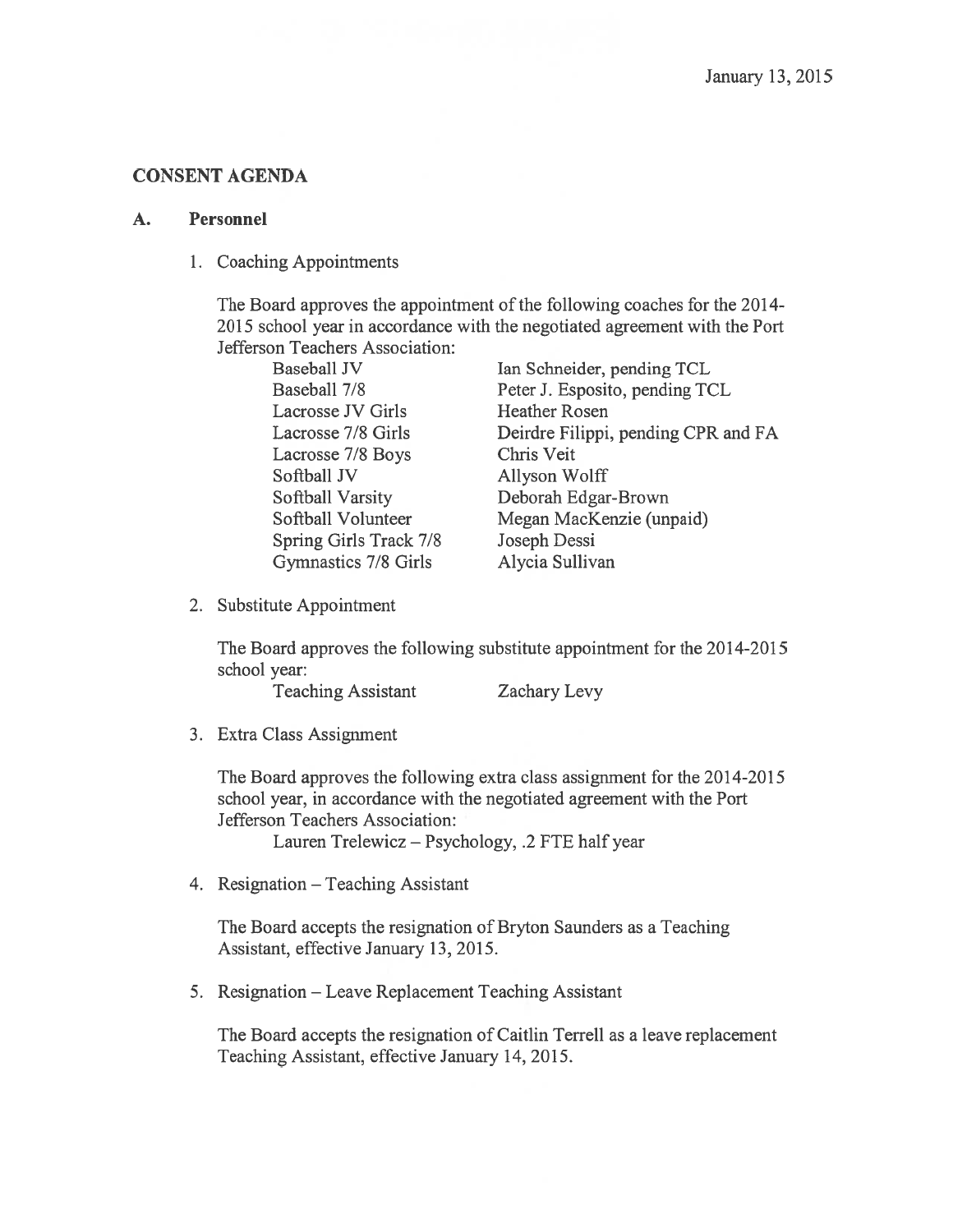6. Appointment — Teaching Assistant

The Board approves the appointment of Caitlin Terrell as <sup>a</sup> Teaching Assistant, on <sup>a</sup> probationary basis, effective January 14, 2015, in accordance with the negotiated agreemen<sup>t</sup> with the United Paraprofessionals Association of Port Jefferson.

7. Appointment — Leave Replacement Teaching Assistant

The Board approves the appointment of Michelle Lautato as <sup>a</sup> Teaching Assistant, on <sup>a</sup> leave replacement basis, effective January 14, 2015, at the prorated salary of\$10,534, in accordance with the negotiated agreemen<sup>t</sup> with the United Paraprofessionals Association of Port Jefferson.

8. Increase in FTE

The Board approves the increase in FTE of Amanda DiPietro, teacher of Physical Education, from .7 FTE to .8 FTE, effective January 26, 2015, as recommended by the Committee on Special Education.

## B. Finance

1. Financial Reports

The Board approves the following financial reports: Claims Audit Report - Month of November Cash Flow Analysis - Month of November New Budget Transfers November Warrants & Treasurer Reports Fund Name Warrant # General Fund 23-25, 27-28, 30 School Lunch Fund 5-6 Federal Fund 5-7 Capital Fund 6 Trust & Agency No Warrants Payroll 11-12 Royal Fund 4 Scholarship Fund No Warrants Trial Balance -July 2014— November 30, 2014 Revenue Budget Status -July 2014-June 2015 Appropriation Status Report -July 2014-June 2015 Budget Transfers - Month of November Extra Classroom Activity Reports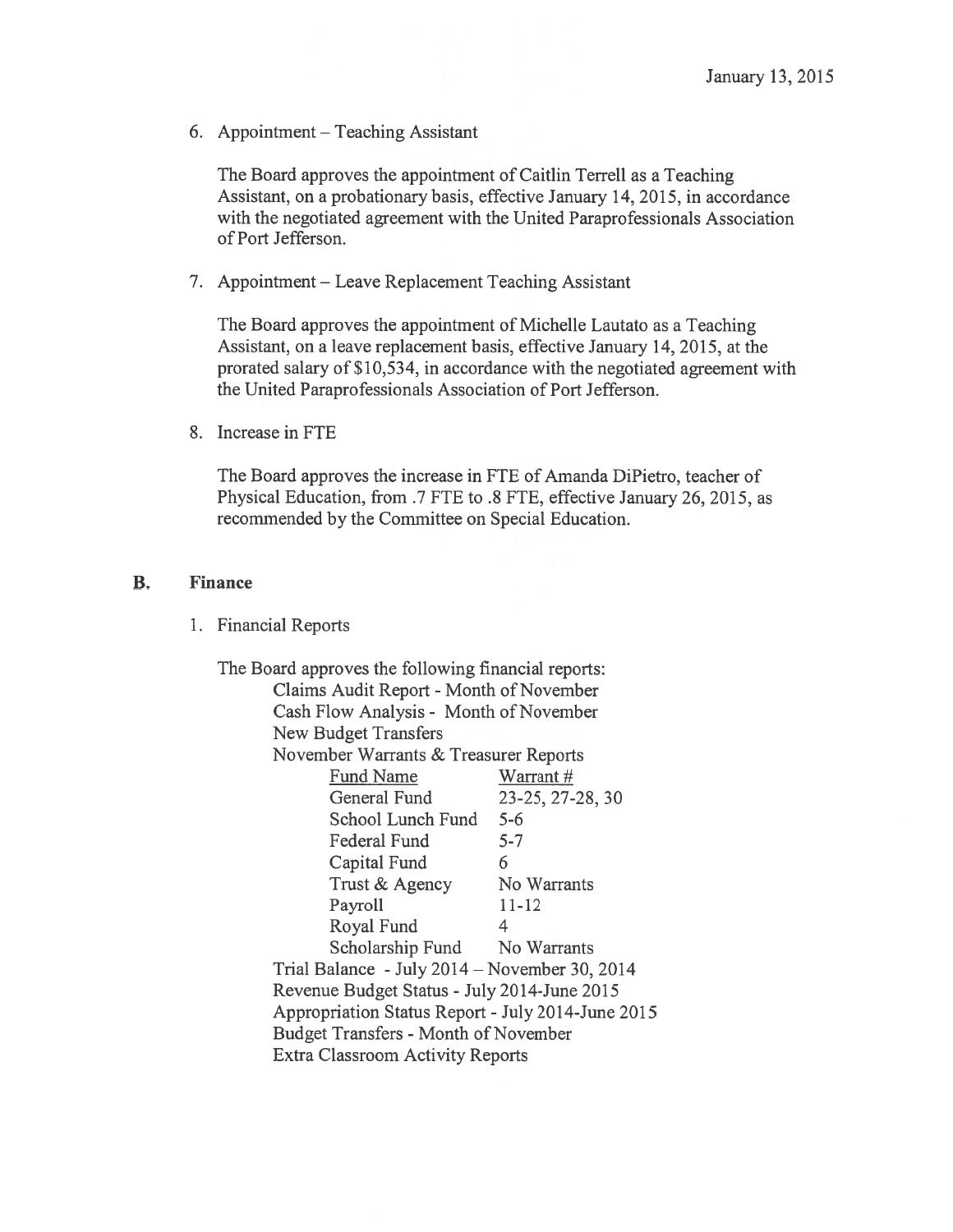2. Acceptance of Grant

The Board gratefully accepts the Water Quality Improvement Grant from the NYS Department of Environmental Conservation in the amount of \$206,250.00.

3. Acceptance of Grant

The Board gratefully accepts the Grant from the Italian American Committee on Education for the purchase of Italian books.

4. Affordable Care Act - "Look-Back Measurement Method" Periods

The Board adopts the attached resolution pertaining to "Look-Back Measurement Method" Periods under the Affordable Care Act.

#### C. Facilities and Operations

1. Surplus Property

The Board declares the following as surplus property and authorizes the Assistant Superintendent for Business to dispose of same in the best interest of the district:

- (1) 2000 Chevrolet Dump Truck, yIN # 1GBKC34J7YF4441 71
- (4) Casio MA-120 Mini Keyboard
- (1) Casio CT650 Mini Keyboard
- (1) Casio PT-100 Mini Keyboard
- (2) Casio CZ1000 Mini Keyboard
- (1) Kawai 130943 Compact Keyboard
- (1) Korg DW8000 Compact Keyboard
- (2) Sound Chaser Compact Keyboard
- (2) Yamaha PSS-140 Compact Keyboard
- (97) Share the Music Textbooks
- (1) Gr. 2 Practice Masters/Workbook, 0-328-04954-9, Scott Foresman
- (2) Gr. 2 Problem Solving Masters/Workbook, 0-328-04960-3, Scott Foresman
- (4) Gr. 2 Volume 2, 978-0-618-67186-1, Houghton Mifflin
- (1) Gr. 2 Volume 1, 978-0-618-67185-4, Houghton Mifflin
- (22) Gr. 2 Practice Workbook, 978-0-618-69875-2, Houghton Mifflin
- (4) Gr. 2 Enrichment, 0-328-04933-6, Scott Foresman
- (12) Gr. 2 Problem Solving/Masters/Workbook, 0-328-04960-3, Scott Foresman
- (1) Gr. 2 Volume 1 Teacher's Edition, 978-0-618-591 14-5, Houghton Mifflin
- (1) Gr. 2 Volume 2 Teacher's Edition,  $978-0-618-59113-8$ , Houghton Mifflin

#### D. Education

1. Committees on Special Education

The Board approves the following recommendations of the Committees on Special Education:

Meetings held December 3, December 10, and December 17, 2014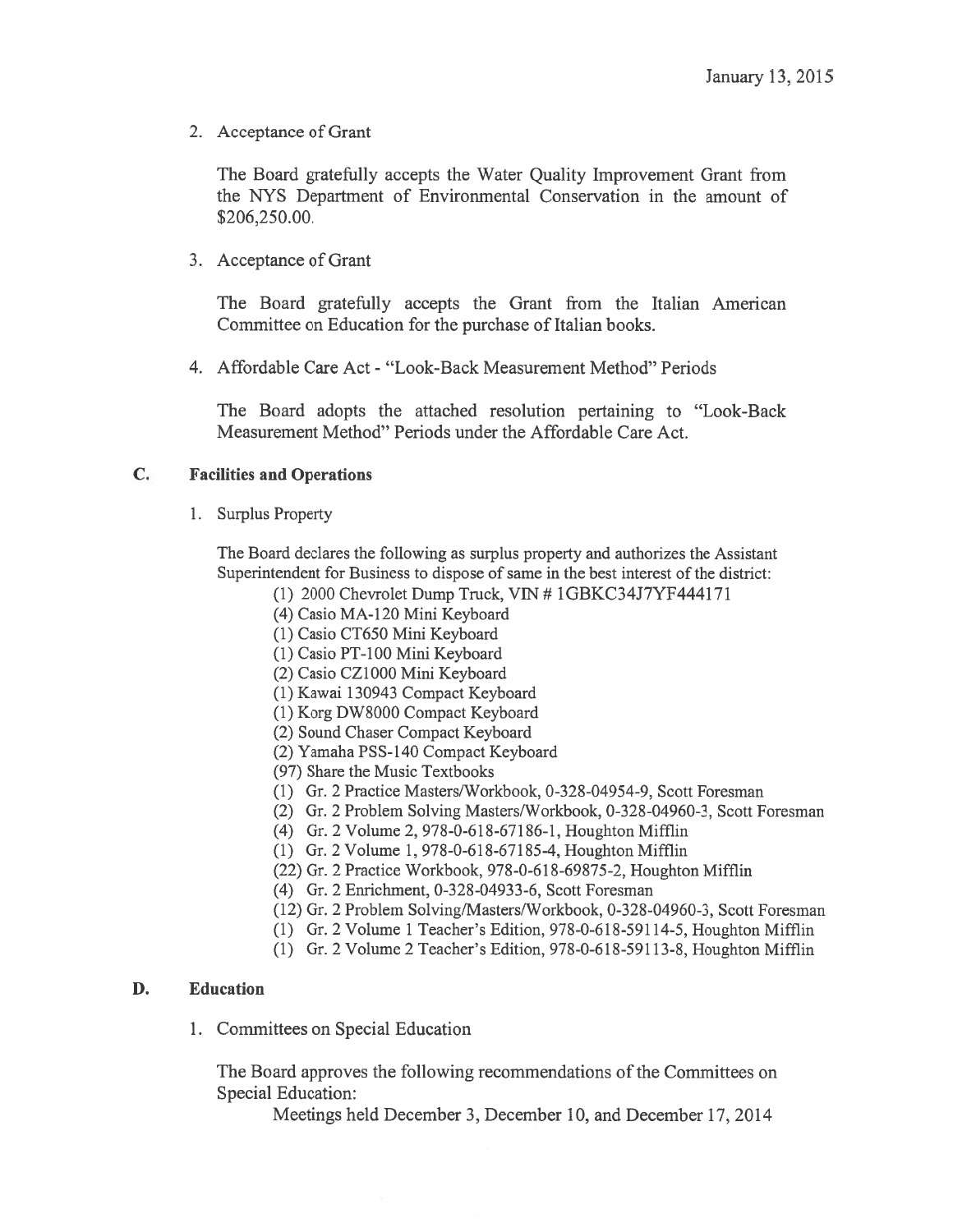## BOARD RESOLUTION TO ADOPT "LOOK-BACK MEASUREMENT METHOD" PERIODS UNDER THE AFFORDABLE CARE ACT

WHEREAS, the Affordable Care Act ("ACA") added <sup>a</sup> new Section 4980H to the federal Internal Revenue Code ("IRC") under which certain large employers either offer affordable health care coverage that provides minimum essential coverage and minimum value or are imposed an assessable payment;

WHEREAS, employers may use an optional safe harbor method known as the "Look-Back Measurement Method" to determine whether an employee with variable hours is to be treated as <sup>a</sup> full-time employee for purposes of determining liability under Section 4980H; and

WHEREAS, the Port Jefferson Union Free School District desires to establish "Look-Back" standard/initial measurement periods, administrative periods and stability periods for its ongoing employees and new variable hour/new part-time/new seasonal employees; and

NOW, THEREFORE, BE IT RESOLVED, that the Board of Education ("Board") of the Port Jefferson Union Free School District, upon the recommendation of the Superintendent of Schools, hereby designates the following Standard/Initial Measurement, Administrative, and Stability Periods for the following category of District employees:

#### Ongoing Employees

Year 1

| <b>Transition Standard Measurement Period:</b><br>Start Date: (1/1/2014)-<br>End Date: (10/10/2014) |                                                                                                                                                                    |
|-----------------------------------------------------------------------------------------------------|--------------------------------------------------------------------------------------------------------------------------------------------------------------------|
| Transition Administrative Period:                                                                   | Start Date: (10/11/2014) -- End Date: (12/31/2014)                                                                                                                 |
| <b>Transition Stability Period:</b>                                                                 | $(1/1/2015) -$ End Date: $(12/31/2015)$<br>Start Date:                                                                                                             |
| <b>Year 2 and Thereafter</b>                                                                        |                                                                                                                                                                    |
| <b>Standard Measurement Period:</b>                                                                 | Start Date: (October $11^{th}$ ) —<br>End Date: (October $10^{th}$ the following year),<br>beginning with October 11, 2014 and continuing<br>each year thereafter. |
| Administrative Period:                                                                              | Immediately following the Standard Measurement<br>Period. Start Date: (October 11 <sup>th</sup> )-<br>End Date: (December 31 <sup>st</sup> )                       |
| <b>Stability Period:</b>                                                                            | Immediately following the Administrative Period.<br>Start Date: (January 1st)--End Date: (December 31st)                                                           |